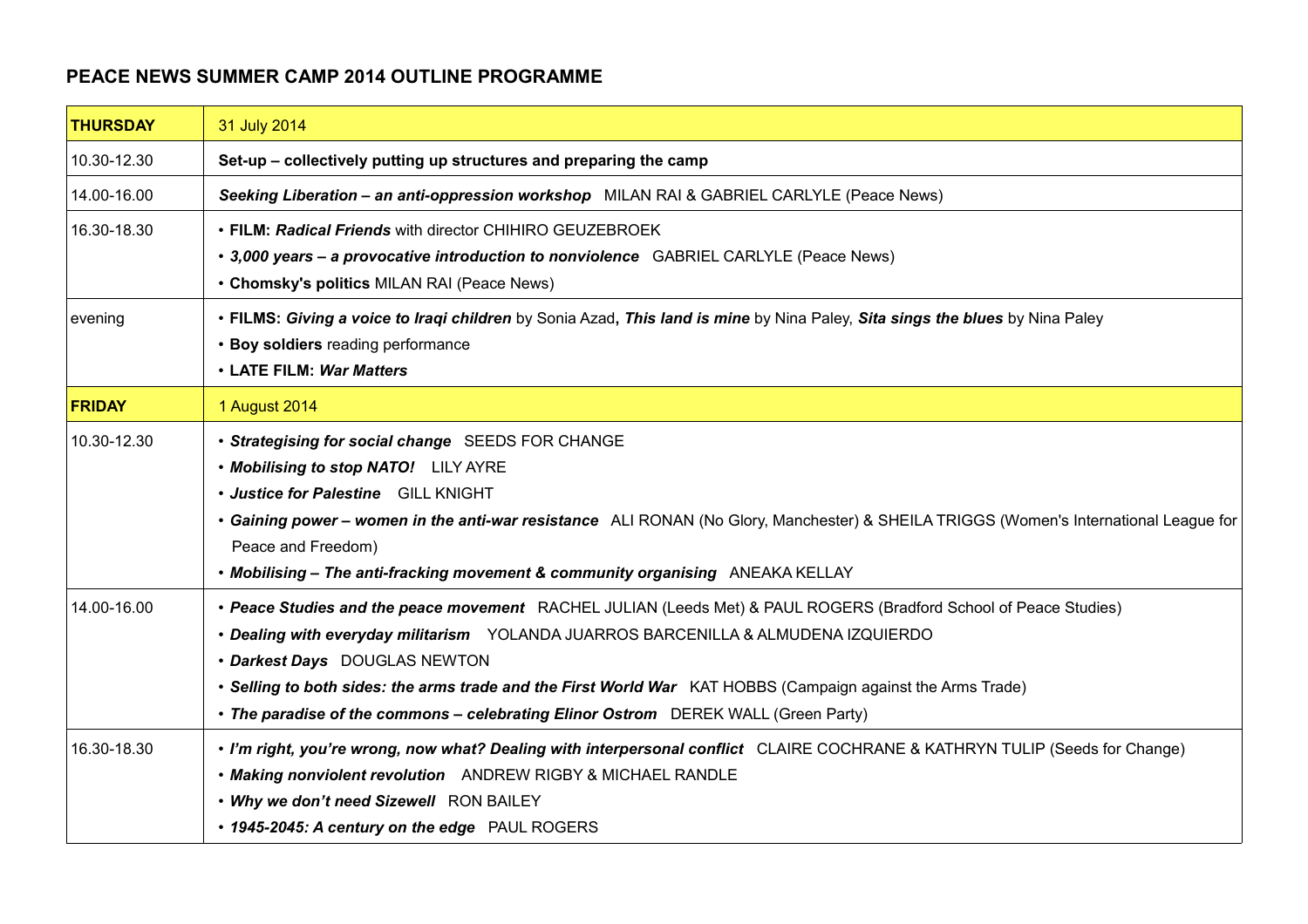|                 | • Depleted uranium ANEAKA KELLAY (Campaign against Depleted Uranium)                                                         |
|-----------------|------------------------------------------------------------------------------------------------------------------------------|
| evening         | • Celebrating Howard Clark                                                                                                   |
|                 | • Gentle Men with singer-songwriter ROBB JOHNSON                                                                             |
| <b>SATURDAY</b> | 2 August 2014                                                                                                                |
| 10.30-12.30     | . A solid base for real security PAUL ROGERS & NEIL FAULKNER - RACHEL JULIAN (chair)                                         |
|                 | • Vegan catering for the masses VEGGIES                                                                                      |
|                 | • Crossing the line - preparing for nonviolent direct action LONDON ROOTS                                                    |
|                 | • Supporting Peace News GABRIEL CARLYLE (Peace News)                                                                         |
| 12.45-1.45      | • Should there be a Peace News Summer Camp 2015? MILAN RAI (Peace News Summer Camp)                                          |
| 14.00-16.00     | • 500 warheads - next steps to eliminate British and French nuclear weapons MARC MORGAN (Mouvement pour une Alternative Non- |
|                 | Violente) & DOMINIQUE LALANNE (Armes nucléaires STOP) & CATH BANN (Yorkshire CND)                                            |
|                 | • Worst meeting ever - an introduction to facilitation LONDON ROOTS                                                          |
|                 | . What did you do in the war, Daddy? How the story of the First World War was used NEIL FAULKNER                             |
|                 | • Make cake, not war - vegan baking for social justice VEGGIES                                                               |
|                 | • Policing the police - resisting the repression of protest SIAN JONES                                                       |
| 16.30-18.30     | . Taking action for the people of Syria SYRIAN PEACE AND JUSTICE                                                             |
|                 | · Sustaining resistance SEEDS FOR CHANGE                                                                                     |
|                 | . Rebels of 100 years ago - the Peace News 'The World is My Country' WWI poster project EMILY JOHNS & GABRIEL CARLYLE        |
|                 | • Life after capitalism MICHAEL ALBERT (Z Communications) via Skype                                                          |
|                 | . Women in Black across Europe YOLANDA JUARROS BARCENILLA, ALMUDENA IZQUIERDO & SIAN JONES                                   |
| evening         | • Bar Quiz                                                                                                                   |
|                 | . MIZAN the Poet & Storytelling with ARIANE HADJILIAS & HEDGEMUSTARD                                                         |
|                 | • FILMS: Utopias and Dirty Wars                                                                                              |
| <b>SUNDAY</b>   | 3 August 2013                                                                                                                |
| 10.30-12.30     | • We have got the Maxim gun, and they have not - the First World War seen from the Global South KOFI KLU & MILAN RAI         |
|                 | • Chucking the camo - countering the militarisation of youth EMMA SANGSTER (ForcesWatch)                                     |